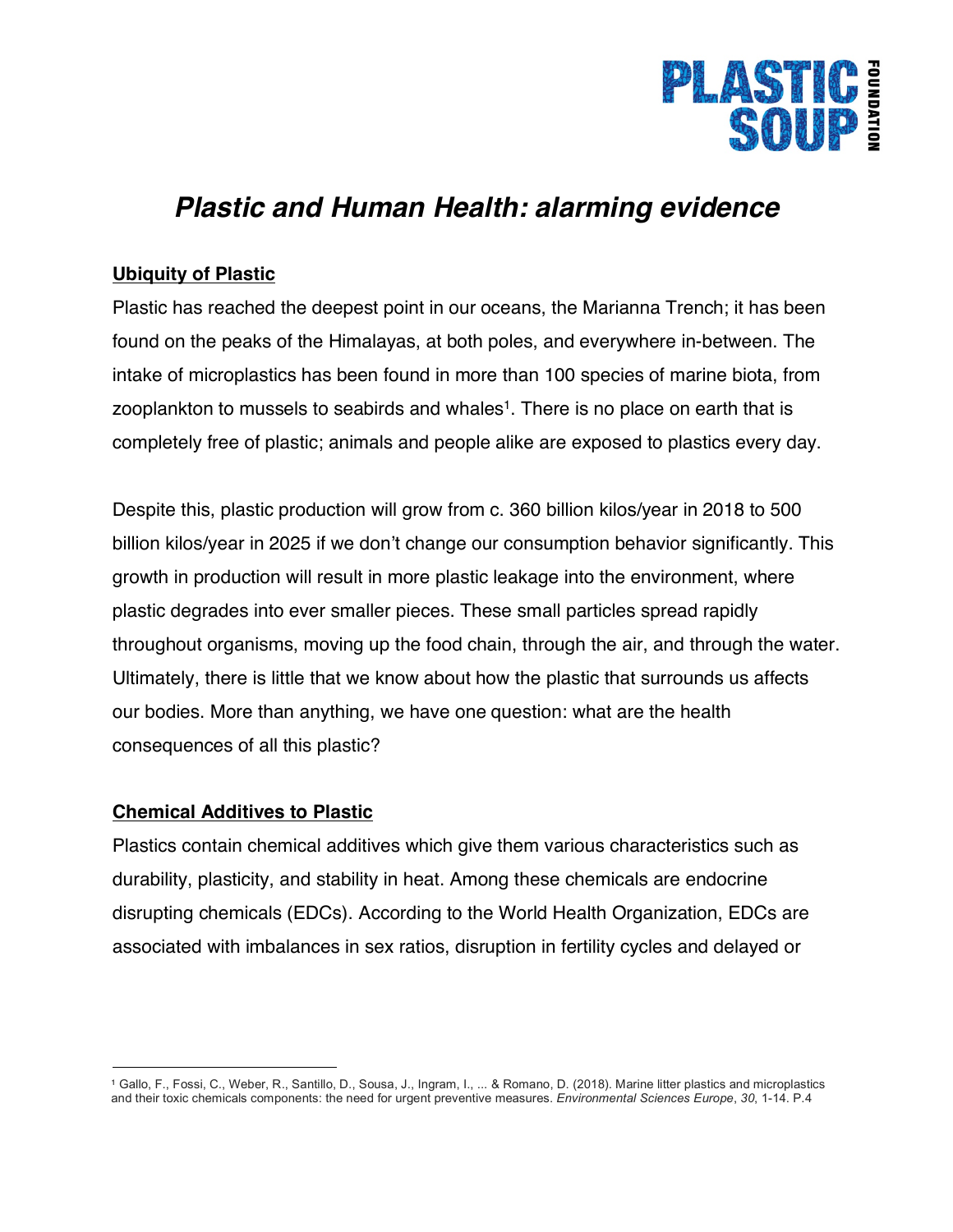accelerated puberty in females, delayed neurodevelopment in children, immune disorders, and hormone-related cancers2.

Even low levels of exposure to endocrine disrupting chemicals are of concern to living organisms; experimental research on animals shows that at low levels of exposure, "[…] low birth rates […], thyroid function, and metabolism, and increased incidence and progression of hormone-sensitive cancers"3 were observed. The period during which test subjects were most susceptible to the effects of endocrine disrupting chemicals were during embryonic and early development stages.

The same was found in a study of estrogen response in female mice after in-utero exposure to BPA4. Female offspring exposed to BPA during gestation were found to have permanently altered gene expression profiles, the results of which become apparent after sexual maturation. These changes may contribute to the development of estrogen-sensitive cancers in mice.

Though public awareness of the dangers BPA poses for hormone activity has been on the rise in recent years, "BPA Free" products are not as safe as they are purported to be. Studies have found that virtually all plastic items tested, even those advertised as BPA Free, contained chemical alternatives which similarly affected estrogenic activity<sup>5</sup>.

Phthalates**,** another form of EDCs, are used in plastics to increase flexibility and are often referred to as plasticizers. They are also used as solvents and can be found in various products, ranging from vinyl on floors, to cosmetics and toys. Human exposure

 $\overline{a}$ 

<sup>2</sup> Bergman, Å., Heindel, J. J., Jobling, S., Kidd, K., Zoeller, T. R., & World Health Organization. (2013). State of the science of endocrine disrupting chemicals 2012: summary for decision-makers

<sup>3</sup> Gallo et al., 2018

<sup>4</sup> Jorgensen, E. M., Alderman, M. H., & Taylor, H. S. (2016). Preferential epigenetic programming of estrogen response after in utero xenoestrogen (bisphenol-A) exposure. The FASEB Journal, 30(9), 3194-3201.

<sup>5</sup> Yang, C. Z., Yaniger, S. I., Jordan, V. C., Klein, D. J., & Bittner, G. D. (2011). Most plastic products release estrogenic chemicals: a potential health problem that can be solved. *Environmental Health Perspectives*, *119*(7), 989.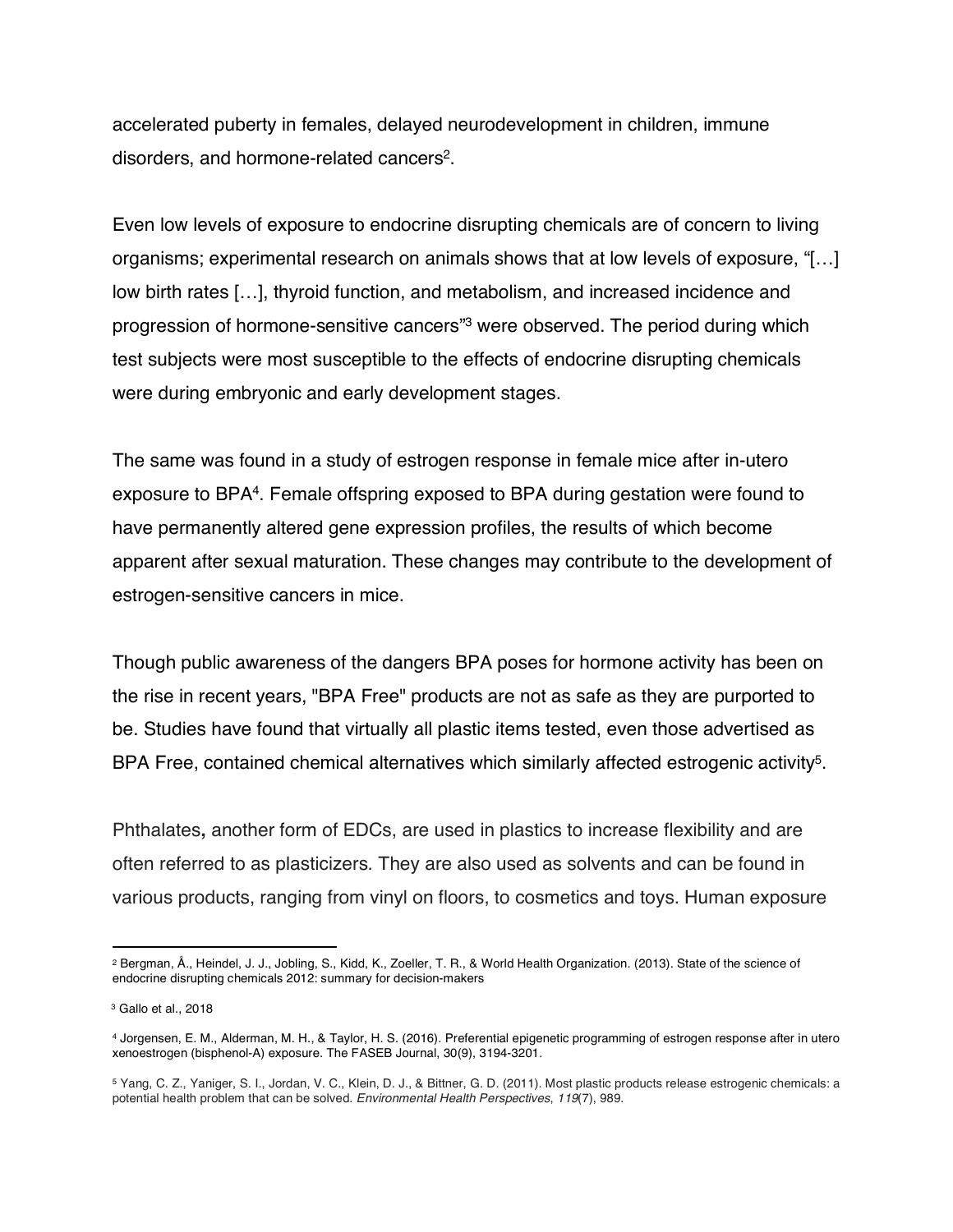occurs mainly through diet, as phthalates can be released from packaging material into products. Phthalates are metabolized by the body and the metabolites usually pass out of the body through urine; phthalates are not known to bioaccumulate<sup>6</sup>. Despite this, some studies have observed associations with health effects, and therefore also these chemicals are considered to be of concern.

#### **Routes of exposure and human effects**

Chronic exposure to plastic in humans is expected to be of great concern; we consume microplastics and their chemical additives, but we also breathe and touch them — from nanoplastics in cosmetics to synthetic fibers in clothing, to plastic particles in both tap and bottled water, and microfibers in air pollution<sup>7</sup>. Evidence for dietary exposure exists in seafood, shellfish (the most important dietary source), and other, non-marine foods such as sugar, honey, meat, and salt. Orb Media recently showed the presence of microplastics in otherwise safe tap water and bottled water around the world<sup>8</sup>. Another major and oft-overlooked source of plastic in the environment are fibers released during the washing of synthetic clothing; an estimated 9 million plastic microfibers are shed per cycle, many of which pass through wastewater treatment plants due to their small size9.

Furthermore, evidence for human exposure to plastic particles through inhalation exists. It includes the presence of microplastics in atmospheric fallout, sludge byproducts used for agricultural purposes, and pollution caused by the wear of rubber tires<sup>10</sup>. Fibrous microplastics have been found in lung tissue, meaning that it is possible for them to

<u>.</u>

<sup>6</sup> CDC. National Biomonitoring Program - Factsheet Phthalates. http://www.cdc.gov/biomonitoring/Phthalates\_FactSheet.html. (Last accessed on 03-09, 2013).

<sup>7</sup> Wright, S. L., & Kelly, F. J. (2017). Plastic and human health: a micro issue?. Environmental science & technology, 51(12), 6634- 6647.

<sup>8</sup> Tyree, C. and Morrison, D. (2018). *Plus Plastic - Microplastics Found in Global Bottled Water*. [online] Orbmedia.org. Available at: https://orbmedia.org/stories/plus-plastic/multimedia [Accessed 1 May 2018].

<sup>9</sup> De Falco, F., Gullo, M. P., Gentile, G., Di Pace, E., Cocca, M., Gelabert, L., ... & Mossotti, R. (2017). Evaluation of microplastic release caused by textile washing processes of synthetic fabrics. *Environmental Pollution*.

<sup>10</sup> Wright and Kelly (2017)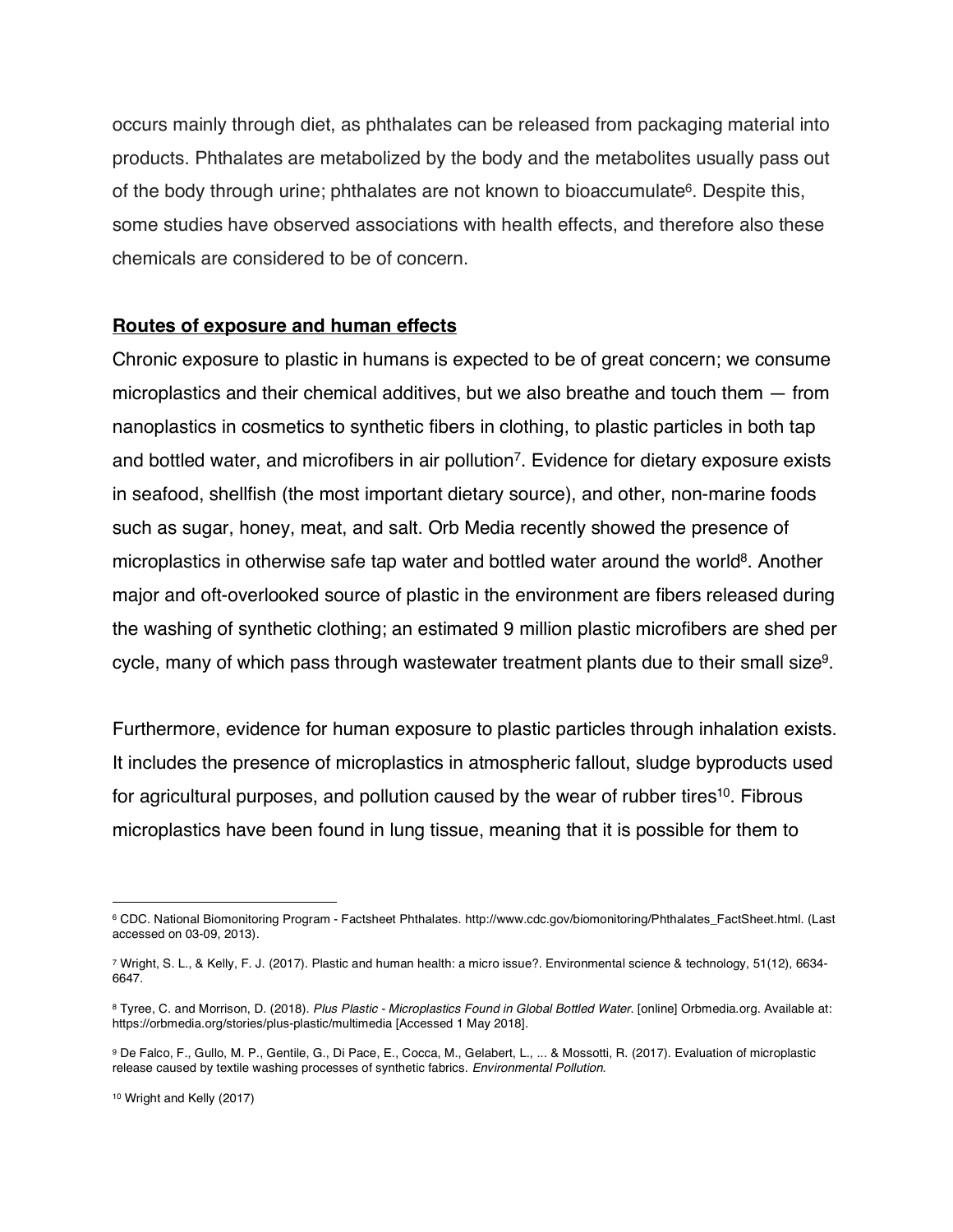enter the body despite mucociliary clearance channels<sup>11,12</sup>. These inhaled plastic fibers are extremely durable in physiological fluid, meaning the plastic fibers are likely to persist in the lung and build up over time. Studies among nylon fiber workers suggest that increased exposure to fibrous microplastics in the air is associated with respiratory irritation, interstitial lung disease, breathlessness, and reduced lung capacity.

As for plastic exposure through skin absorption, there is much that we don't know. What we do know is that most cosmetics, depending on the brand, contain some form of plastic – if not abrasive microbeads, then other forms of micro and nanoplastics – everything from lipstick to sunscreen to body wash, mascara, and nail polish is suspect. The abundance of synthetic fibers in clothing also raises questions about the extent to which these substances are absorbed into the skin and consequently the bloodstream. This field requires more research and is not to be overlooked.

#### **Concluding**

 $\overline{a}$ 

With the increasing ubiquity of plastic in life and in nature, our lack of knowledge is a matter of concern. Medical costs related to repeated exposure to EDCs in pesticides and everyday items amounted was estimated at €157 billion in the EU and \$340 billion in the US annually — this is a similar price tag to the health costs of smoking-related illnesses. Most jarring, perhaps, is that the largest cost comes from the effects of EDCs on children. This is a problem that can't be ignored.

The dangers plastic pose to marine life are slowly coming to the attention of the public, but there is a missing link; if plastic affects life in the ocean so drastically, it may also impact human health. The presence of plastic nanoparticles was found to cause brain damage and behavioural abnormalities in fish in a 2017 study<sup>13</sup>, which marked the first

<sup>11</sup> Gasperi, J., Dris, R., Mirande-Bret, C., Mandin, C., Langlois, V., & Tassin, B. (2015, September). First overview of microplastics in indoor and outdoor air. In *15th EuCheMS International Conference on Chemistry and the Environment*.

<sup>12</sup> Prata, J. C. (2018). Airborne microplastics: Consequences to human health?. *Environmental Pollution*, *234*, 115-126.

<sup>13</sup> Mattsson, K., Johnson, E. V., Malmendal, A., Linse, S., Hansson, L. A., & Cedervall, T. (2017). Brain damage and behavioural disorders in fish induced by plastic nanoparticles delivered through the food chain. *Scientific Reports*, *7*(1), 11452.